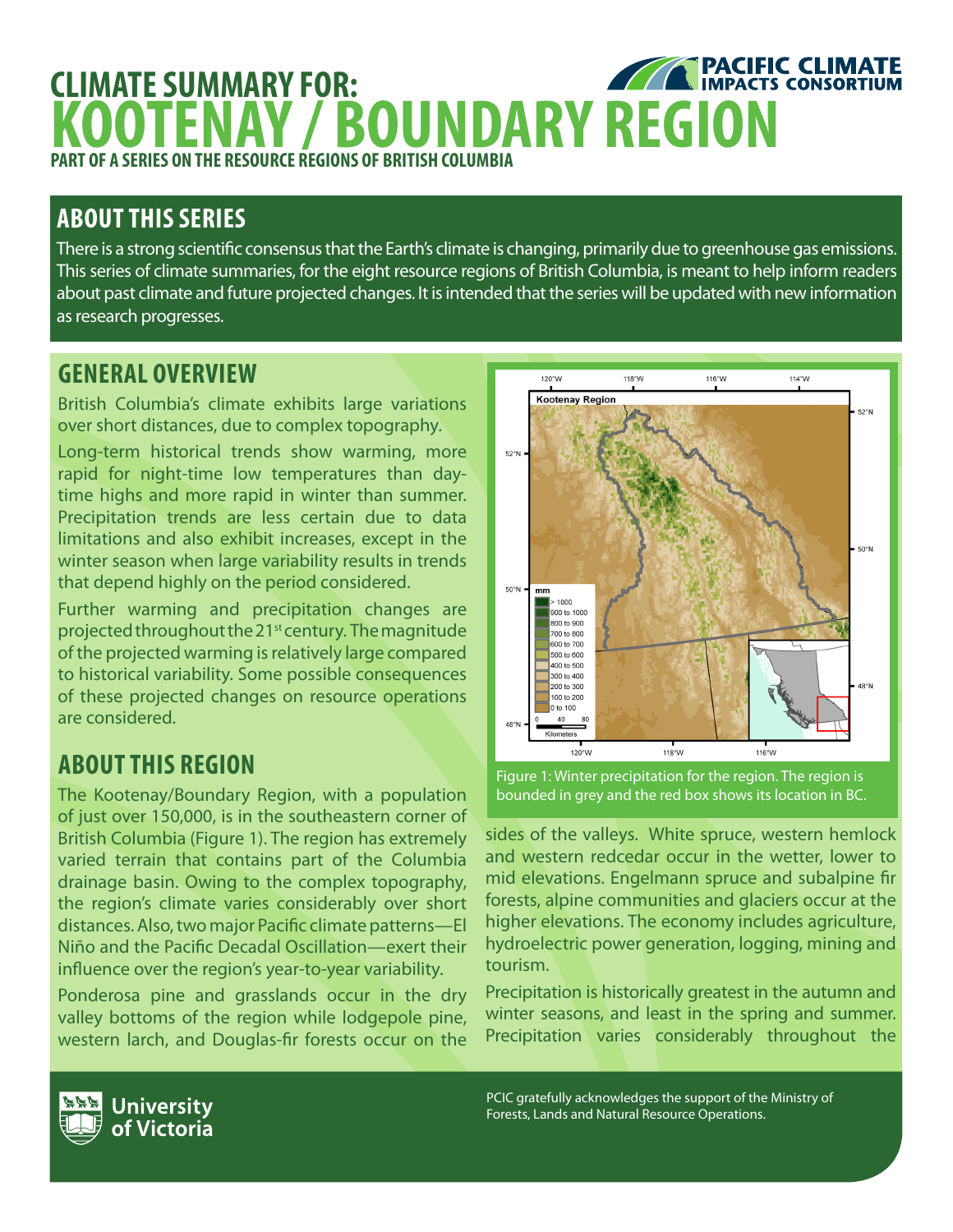region. Areas with the least winter precipitation historically (less than 200 mm) include valley locations. By contrast, the region includes several areas in the Selkirk, Purcell and Monashee Mountains with winter precipitation over 500 mm and at the highest elevations over 1000 mm.

### **HISTORICAL TRENDS**

The historical annual trend (based on the CANGRID dataset<sup>1</sup>) indicates that just over 1  $°C$ of warming has already occurred during the 20<sup>th</sup> century. Summer and winter trends are plotted in Figures 2 and 3, while trends for all seasons are provided in Tables 1 and 2. These trends are regional averages. In regions with complex topography, trends could vary considerably with elevation.



| Table 1: Temperature Trends (°C per decade) for the Kootenay/Boundary Region |                     |                                                                                      |           |                                                                      |  |  |  |
|------------------------------------------------------------------------------|---------------------|--------------------------------------------------------------------------------------|-----------|----------------------------------------------------------------------|--|--|--|
| Period                                                                       | Trend*<br>1901-2009 | Statistical Uncertainty in $ $ Trend <sup>*</sup><br>Trend <sup>3</sup><br>1901-2009 | 1951-2009 | <b>Statistical Uncertainty in</b><br>Trend <sup>3</sup><br>1951-2009 |  |  |  |
| Spring (MAM)                                                                 | 0.14                | 0.05 to 0.22                                                                         | 0.25      | 0.04 to 0.45                                                         |  |  |  |
| Summer (JJA)                                                                 | 0.10                | 0.07 to 0.14                                                                         | 0.20      | 0.08 to 0.32                                                         |  |  |  |
| Autumn (SON)                                                                 | 0.07                | $-0.01$ to $0.14$                                                                    | 0.09      | $-0.14$ to $0.30$                                                    |  |  |  |
| Winter (DJF)                                                                 | 0.14                | 0.01 to 0.26                                                                         | 0.15      | $-0.16$ to 0.44                                                      |  |  |  |
| Annual                                                                       | 0.12                | 0.07 to 0.16                                                                         | 0.16      | 0.05 to 0.28                                                         |  |  |  |

\*The reported trend is the trend that best describes the change over time in the observations. **Bold** indicates a trend that is statistically significant at the 5% significance level. Multiply the trend by 5 or 10 to get the total amount of change over a 50 or 100-year period, respectively.

Warming has occurred in all cases, more rapidly since the middle of the  $20<sup>th</sup>$  century. In most seasons trends are large relative to historical variability, as indicated by statistical significance.

The historical mean seasonal precipitation for the region is greatest in the winter (about 275 mm). Precipitation varies considerably within the region and from year to year, as shown in Figure 3.

Precipitation in the region has been increasing over both time periods during all seasons, with the exception of 1951-2009 winter precipitation, which has a negative trend. Low confidence in precipitation observations in the early part of the century implies a need for caution in interpreting the difference between shortand long-term winter precipitation trends.

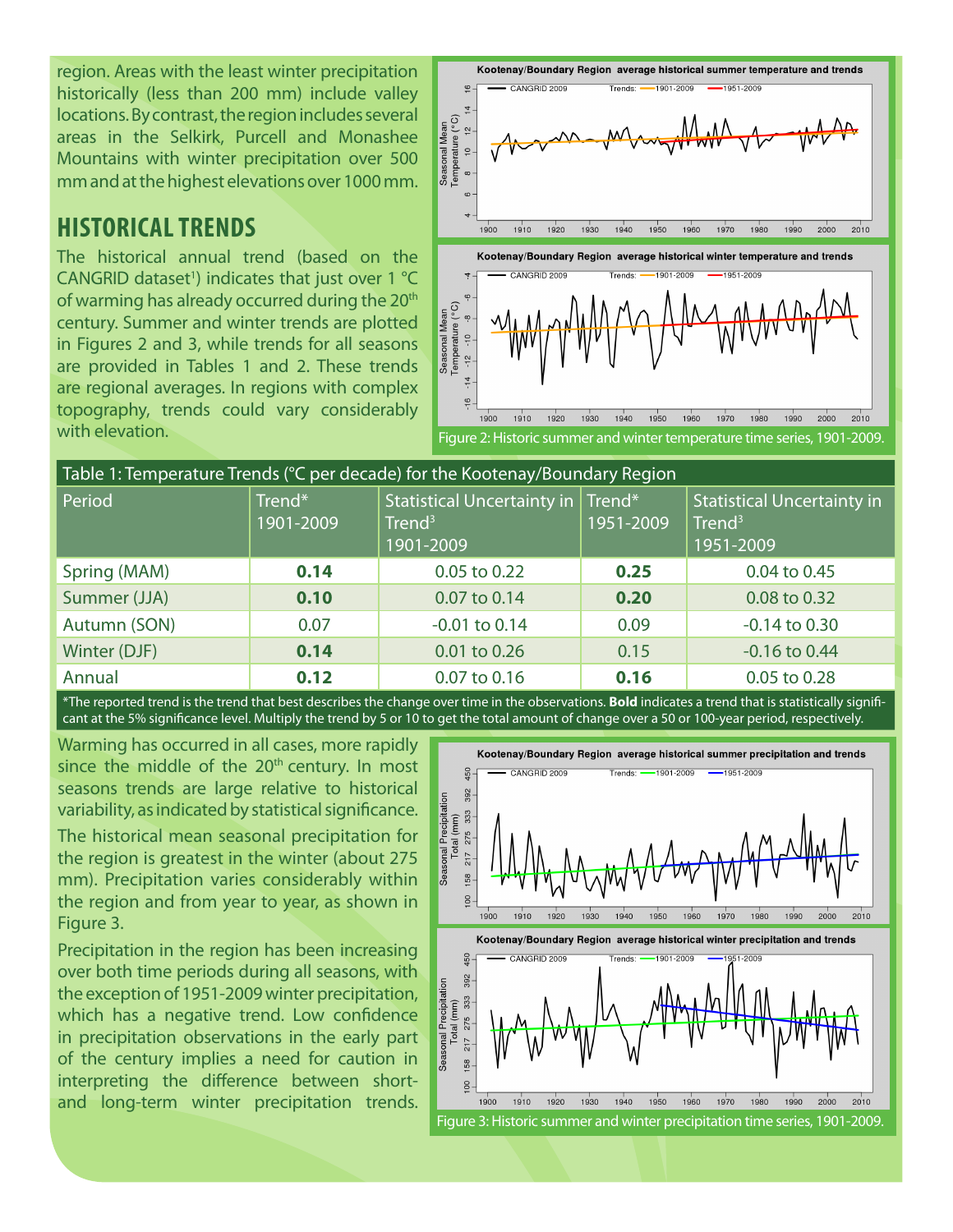| Table 2: Precipitation Trends (mm/season per decade) for the Kootenay/Boundary Region |                     |                                                               |                     |                                                                      |  |  |  |
|---------------------------------------------------------------------------------------|---------------------|---------------------------------------------------------------|---------------------|----------------------------------------------------------------------|--|--|--|
| Period                                                                                | Trend*<br>1901-2009 | Statistical Uncertainty in<br>Trend <sup>3</sup><br>1901-2009 | Trend*<br>1951-2009 | <b>Statistical Uncertainty in</b><br>Trend <sup>3</sup><br>1951-2009 |  |  |  |
| Spring (MAM)                                                                          | 6                   | $4$ to 9                                                      | 10                  | 4 to 16                                                              |  |  |  |
| Summer (JJA)                                                                          | 6                   | $2$ to 9                                                      |                     | $-3$ to 13                                                           |  |  |  |
| Autumn (SON)                                                                          | 4                   | $0$ to $7$                                                    | 8                   | $-1$ to 17                                                           |  |  |  |
| Winter (DJF)                                                                          | 4                   | $-1$ to 8                                                     | $-12$               | $-22$ to $-27$                                                       |  |  |  |

\*The reported trend is the trend that best describes the change over time in the observations. **Bold** indicates a trend that is statistically significant at the 5% significance level. Multiply the trend by 5 or 10 to get the total amount of change over a 50 or 100-year period, respectively.

Large year-to-year and decade-to-decade variability in winter precipitation and the choice of time period used for fitting trends also affect this result.

### **FUTURE CLIMATE PROJECTIONS**

Climate models project<sup>4</sup> warming throughout the 21<sup>st</sup> century for all seasons that is large compared to historical variability (Figure 4). The black bar shows historical interannual variability as represented by ± one standard deviation of temperature around the 1961-1990 average (vertical line). The projected change in the average is shown for three future periods.

Summer is projected to warm more than other seasons, by 2.4  $°C$  (1.5  $°C$  to 3.2  $°C$ ) by the 2050s and 3.6 °C (2.1 °C to 5.9 °C) by the 2080s.

Projected precipitation changes are relatively modest compared to historical variability, as shown in Figure 4. By the 2080s the median projection indicates an increase of about 15 %, relative to the 1961-1990 baseline, in all seasons but summer when a roughly 10 % decrease is projected.

Note that in Table 3 and Figure 4, the projections from two different emissions scenarios (A2 and B1) are combined to give a range of anticipated future change. In the early and middle of the 21<sup>st</sup> century, the emissions scenario has little influence on the amount of projected change. By the 2080s, the ensemble projected annual warming is 2.8 °C (1.8 °C to 4.6 °C). The projections following the higher (A2) emissions scenario represent the warmer portion of the range (and vice versa for lower emissions, B1).

The summer mean temperature for the Kootenay/ Boundary region during the 20<sup>th</sup> century was about 11 °C. The warmest 10 % of summers were about 2 °C warmer than this average, about 13 °C averaged



Figure 4: Cumulative seasonal precipitation and mean seasonal temperature projections for three future periods, the 2020s (2011-2040), 2050s (2041-2070) and 2080s (2071-2100). These are 30-year regional averages. The width of the bands indicate the range of projections. The thin, upper black line and the lower band indicate the average and the variability, respectively, over the 1961-1990 reference period.

across the entire region. Under the median summer warming of 3.6 °C, over two-thirds of summers in the 2080s would be warmer than the warmest 10 % of summers in the past even if no change in the distribution of temperature extremes occurs.